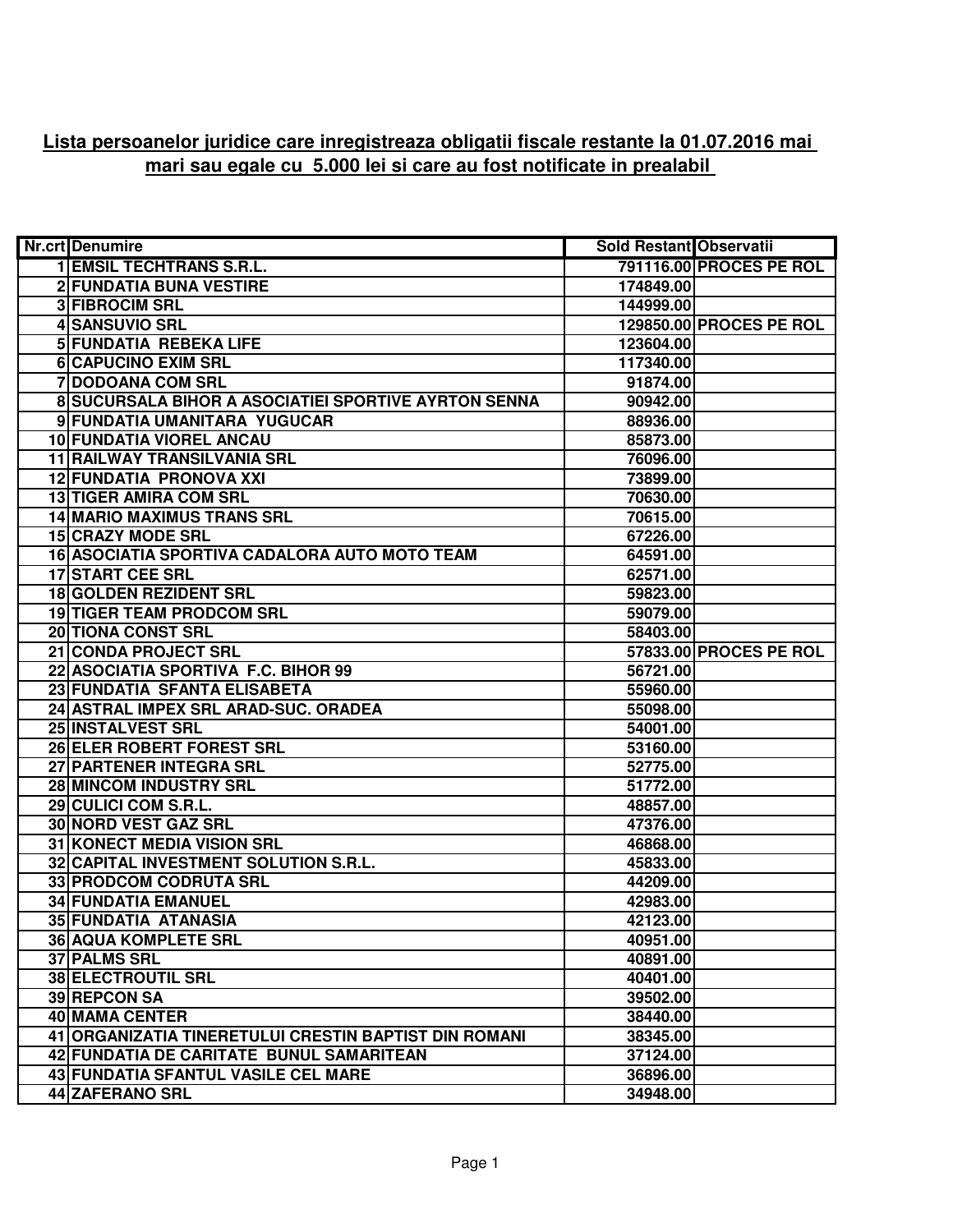| Nr.crt Denumire                                  | Sold Restant Observatii |                        |
|--------------------------------------------------|-------------------------|------------------------|
| 45 TECHNO MONTAJ SISTEM SRL                      | 33477.00                |                        |
| 46 ISTIALIS SRL                                  | 33457.00                |                        |
| 47 LICUDAM SRL                                   | 32525.00                |                        |
| 48 BAZALT TRANS SRL                              | 32357.00                |                        |
| 49 FUNDATIA AGRARIA                              | 31740.00                |                        |
| 50 INSTALATII FRIGORIFICE M.R.I. S.R.L.          | 30883.00                |                        |
| 51 FUNDATIA MIORITA                              | 30220.00                |                        |
| 52 FUNDATIA STEAUA VIETII                        | 29967.00                |                        |
| 53 FEDEX TRANSPORT SRL                           | 29689.00                |                        |
| 54 CECCONI TRANSPORT-ORADEA INTERNATIONAL S.R.L. | 29329.00                |                        |
| 55 FUNDATIA MOISE                                | 28745.00                |                        |
| 56 VAZCOM SRL                                    | 28141.00                |                        |
| <b>57 FUNDATIA AGAPE</b>                         | 27864.00                |                        |
| <b>58 AKABE TRANSPORT SRL</b>                    | 27806.00                |                        |
| 59 TERASTON INVEST SRL                           |                         | 27233.00 PROCES PE ROL |
| 60 GELATERIA SANDRO SRL                          | 26985.00                |                        |
| 61 METAL CASA SRL                                | 25821.00                |                        |
| 62 FUNDATIA BRAVO HELP                           | 25600.00                |                        |
| 63 ROSNIC COM S.R.L.                             | 25597.00                |                        |
| 64 BASIS MANAGEMENT SOLUTION OFFICE SRL          | 25595.00                |                        |
| 65 BACIO DOLCE SRL                               | 24935.00                |                        |
| 66 LOGICA FOX SRL                                | 24920.00                |                        |
| 67 FUNDATIA CERTO                                | 24370.00                |                        |
| 68 FUNDATIA ANDRADOR                             | 23616.00                |                        |
| 69 GIACOMIRA SRL                                 | 23307.00                |                        |
| 70 CASA DE EDITURA SI PRESA FOGET 2006 SRL       | 23229.00                |                        |
| 71 ORFOREST SRL                                  | 22715.00                |                        |
| 72 EXPRES BUSINESS INVESTMENT SRL                | 22655.00                |                        |
| 73 FUNDATIA DE INTRAJUTORARE RABINUL             | 22521.00                |                        |
| 74 FUNDATIA ORDINUL DE MALTA                     | 22113.00                |                        |
| 75 EURO LOAD INTERNATIONAL SRL                   | 21651.00                |                        |
| 76 FUNDATIA MARCELLO                             | 21457.00                |                        |
| 77 LAND CONSULTING EVENT SRL                     | 21398.00                |                        |
| 78 COYOTE UGLY SRL                               | 21340.00                |                        |
| 79 FUNDATIA PENTRU AJUTOARE UMANITARE LATIMERIA  | 21252.00                |                        |
| 80 SPERANTA - SERVICII SI COMERT SRL             | 20889.00                |                        |
| 81 FUNDATIA CASTELANI EMAUS                      | 20855.00                |                        |
| 82 BEE FEE CONSULTING SRL                        | 20671.00                |                        |
| 83 DONETII COM SRL                               | 20636.00                |                        |
| 84 GORDAN & BODEAN S.R.L.                        | 20615.00                |                        |
| 85 ASOCIATIA AVA EMANUEL                         | 20565.00                |                        |
| 86 MEGAMOTORS TRANS SRL                          | 20442.00                |                        |
| 87 VALMIEX COMPANY S.R.L.                        | 20297.00                |                        |
| 88 KUZIMOB SRL                                   |                         | 20138.00 PROCES PE ROL |
| 89 CONTEHNO SRL                                  | 19752.00                |                        |
| 90 FUNDATIA ATLANTIC LIFE                        | 19652.00                |                        |
| 91 BELA INDEX TRANS S.R.L.                       | 19473.00                |                        |
| 92 ANTHORICHI SRL                                | 19428.00                |                        |
| 93 DANDAPHNE TRANS S.R.L.                        | 19126.00                |                        |
| 94 COMALIM 57 LUPSEA SA                          | 18867.00                |                        |
| 95 RONCRIS SRL                                   | 18270.00                |                        |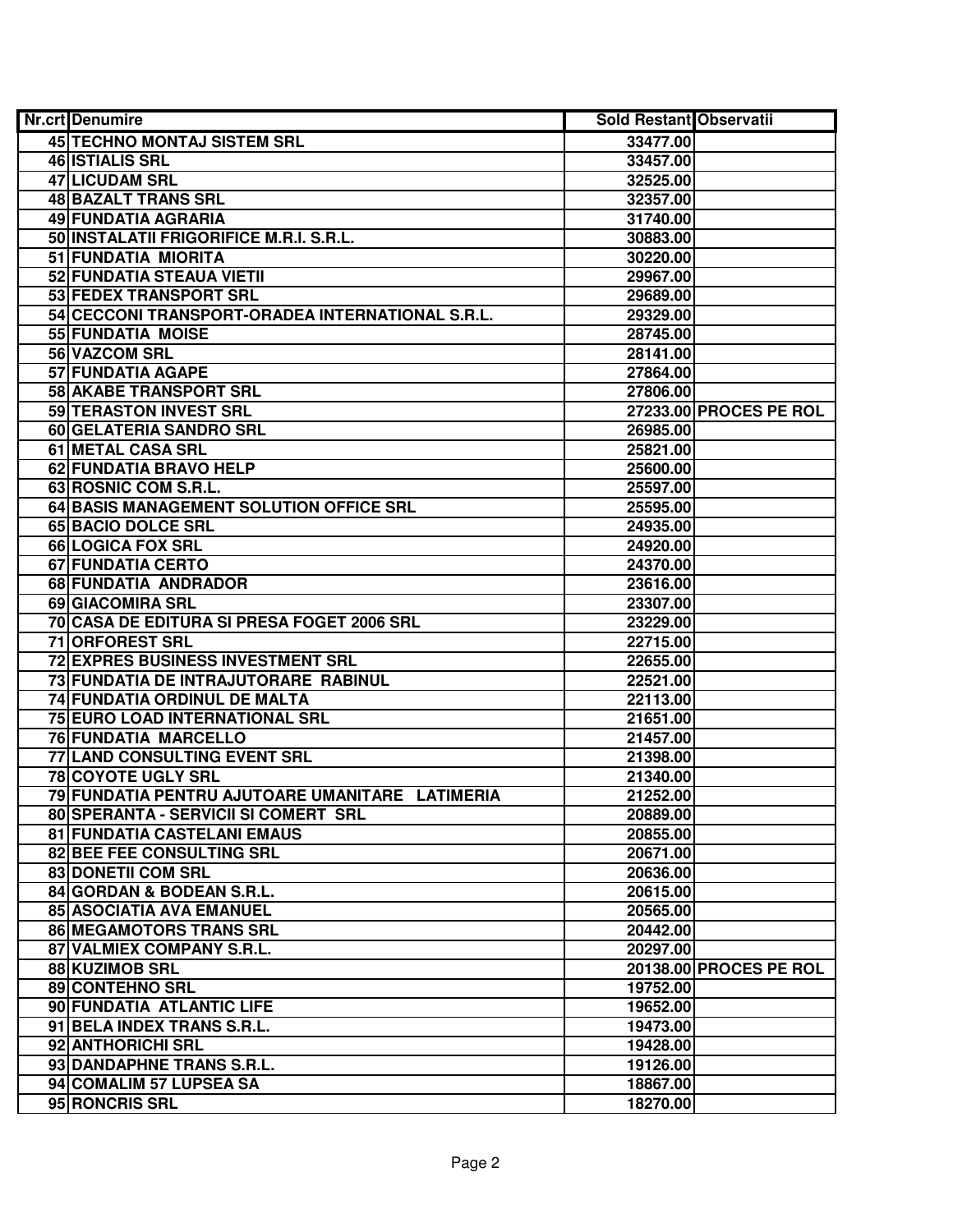| <b>Nr.crt</b> Denumire                  | <b>Sold Restant Observatii</b> |  |
|-----------------------------------------|--------------------------------|--|
| 96 SAPPE MARKETING SRL                  | 18121.00                       |  |
| 97 MOBILAELIT STYLE DESIGN S.R.L.       | 18052.00                       |  |
| 98 FUNDATIA PELLE                       | 18013.00                       |  |
| 99 FUNDATIA DE INTRAJUTORARE PRO - HELP | 17846.00                       |  |
| 100 FUNDATIA MARIA HILFE                | 17446.00                       |  |
| 101 CENTRUL MEDICAL ASKLEPIOS SRL       | 17351.00                       |  |
| 102 ROMAX DOORS SRL                     | 17349.00                       |  |
| 103 EUROSTAR PRO INVEST SRL             | 17181.00                       |  |
| <b>104 FUNDATIA LEGIUNEA CLAUDIA</b>    | 17181.00                       |  |
| <b>105 VELOCOMTEC SRL</b>               | 17139.00                       |  |
| 106 EDIL GAMA                           | 17101.00                       |  |
| 107 GENCO CARWASH SRL                   | 17044.00                       |  |
| <b>108 SOVECO ROMANIA SRL</b>           | 16696.00                       |  |
| 109 FUNDATIA IOAN RAT                   | 16355.00                       |  |
| 110 M.C.C. OIL DOWNSTREAM SRL           | 16129.00                       |  |
| 111 CIMREX SRL                          | 15941.00                       |  |
| <b>112 FUNDATIA TARGET</b>              | 15910.00                       |  |
| <b>113 FARM FOREST SRL</b>              | 15785.00                       |  |
| <b>114 MATE FOREST SRL</b>              | 15758.00                       |  |
| <b>115 FUNDATIA UNIVERSITARIA</b>       | 15629.00                       |  |
| 116 MILLSTAR PROD S.R.L.                | 15555.00                       |  |
| 117 NEFTUN PROD IMPEX S.R.L.            | 15546.00                       |  |
| 118 RESTAURANT LA GALLERIA S.R.L.       | 15364.00                       |  |
| 119 SPIRALEXA SRL                       | 15360.00                       |  |
| <b>120 FUNDATIA CONEXIUNI</b>           | 15323.00                       |  |
| 121 SAN - TEAM ROMANIA S.R.L.           | 15138.00                       |  |
| <b>122 CAFE MOLLO SRL</b>               | 15095.00                       |  |
| 123 FUNDATIA DAHL                       | 14990.00                       |  |
| <b>124 FUNDATIA TIMOTEI</b>             | 14976.00                       |  |
| <b>125 SATTECH SRL</b>                  | 14960.00                       |  |
| 126 PORTAN I. CALIN CAB. AVOC.          | 14950.00                       |  |
| <b>127 FUNDATIA SF.ECATERINA</b>        | 14941.00                       |  |
| <b>128 FUNDATIA SFANTA MARIA</b>        | 14881.00                       |  |
| <b>129 GINOBRI TRANSCOM SRL</b>         | 14672.00                       |  |
| <b>130 FUNDATIA AUMAR</b>               | 14379.00                       |  |
| 131 FUNDATIA BOXUL ORADEAN              | 14279.00                       |  |
| <b>132 TABAC TRANSILVANIA SRL</b>       | 14260.00                       |  |
| <b>133 FUNDATIA CULTURALA PHOENIX</b>   | 14207.00                       |  |
| 134 PAND-COM-IMPEX SRL                  | 14090.00                       |  |
| 135 CALICOR GROUP SRL                   | 13880.00                       |  |
| <b>136 FABRIZIO SRL</b>                 | 13750.00                       |  |
| 137 FUNDATIA APOCALIPTUS                | 13534.00                       |  |
| 138 PROMO PROD INVEST SRL               | 13507.00                       |  |
| 139 ITALIAN TRADING S.R.L.              | 13406.00                       |  |
| <b>140 PROSTAR CRISTAL SRL</b>          | 13065.00                       |  |
| <b>141 ROXANAFLOR SRL</b>               | 13065.00                       |  |
| <b>142 NUKLEON PROD SRL</b>             | 13059.00                       |  |
| <b>143 INTENSIV OIL GROUP SRL</b>       | 12901.00                       |  |
| 144 PIZZAROLA SRL                       | 12800.00                       |  |
| 145 VALSPUM SRL                         | 12573.00                       |  |
| 146 ANABOND SRL                         | 12396.00                       |  |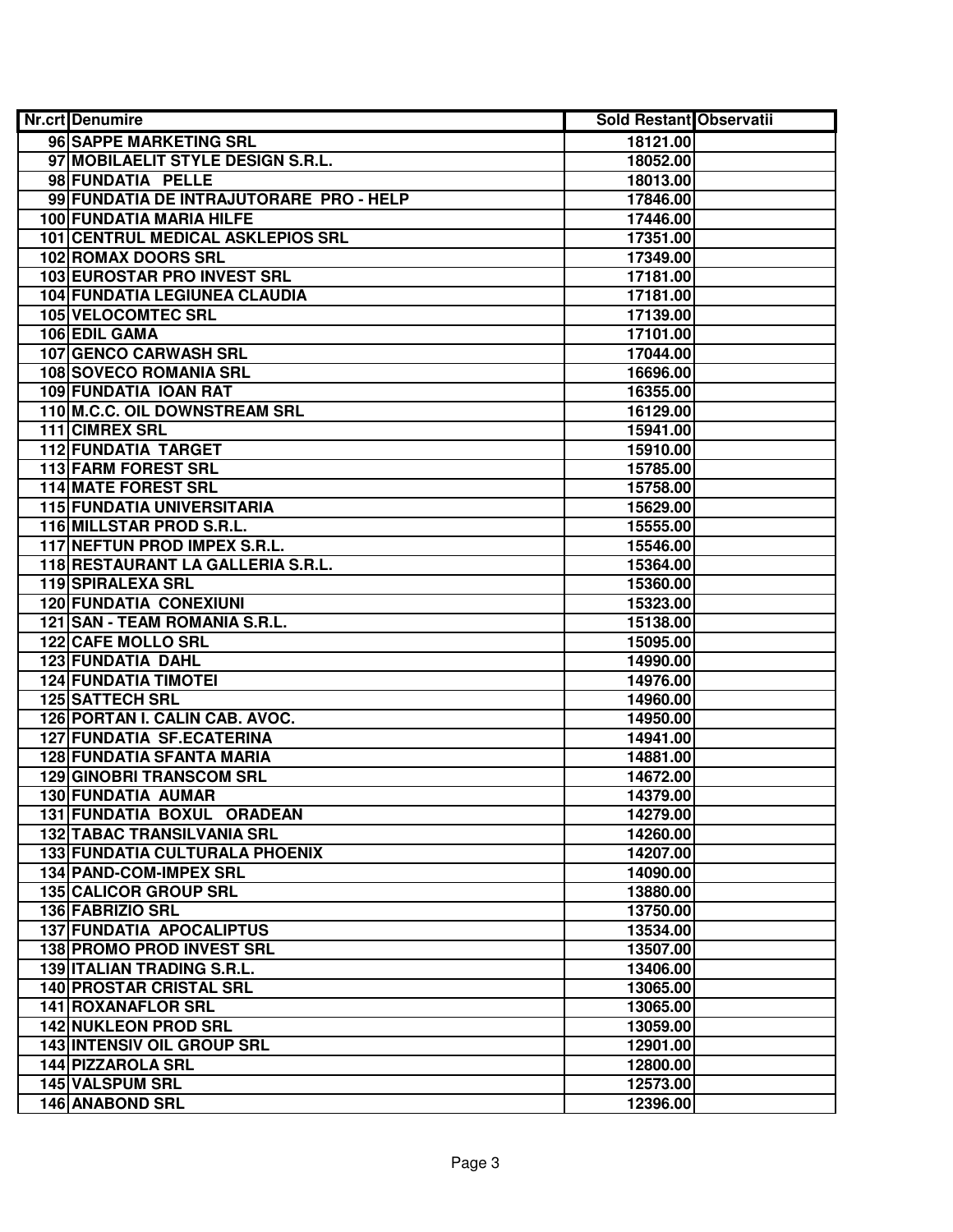| <b>Nr.crt</b> Denumire                              | Sold Restant Observatii |
|-----------------------------------------------------|-------------------------|
| <b>147 PROFICOM SRL</b>                             | 12339.00                |
| <b>148 FUNDATIA IULIAN HUMANITAS</b>                | 12238.00                |
| <b>149 ZIMRA S.R.L.</b>                             | 12221.00                |
| <b>150 KUN TRUCK SRL</b>                            | 11854.00                |
| <b>151 NETIQ SOLUTIONS SRL</b>                      | 11564.00                |
| <b>152 ROMPUF IMPEX SRL</b>                         | 11443.00                |
| <b>153 TRANSOR TRUST SRL</b>                        | 11440.00                |
| 154 TOMI OIL SRL                                    | 11363.00                |
| 155 DINO & VAS SRL                                  | 11361.00                |
| <b>156 ASOCIATIA DAVID CENTER</b>                   | 11355.00                |
| <b>157 AYMAN SRL</b>                                | 11198.00                |
| <b>158 MAKEART SRL</b>                              | 11198.00                |
| <b>159 SERVICE AUTO MILIAN SRL</b>                  | 11185.00                |
| <b>160 AKTAA COMPANY IMPEX SRL</b>                  | 11134.00                |
| 161 CASINO IBIZA SRL                                | 11106.00                |
| <b>162 DOE PREST SRL</b>                            | 10960.00                |
| <b>163 SIBROM SERV SRL</b>                          | 10787.00                |
| <b>164 WORLD ACTIV COMPANY SRL</b>                  | 10765.00                |
| <b>165 UNIAS EXPERT SRL</b>                         | 10735.00                |
| 166 BIOPANIS S.R.L.                                 | 10678.00                |
| 167 FUNDATIA PRIETENIA ROMANO-TURCA                 | 10519.00                |
| 168 MOLDOTRANS INTERNATIONAL S.R.L.                 | 10481.00                |
| 169 PROIECT GEO 2003 SRL                            | 10462.00                |
| <b>170 LODIANA INVEST SRL</b>                       | 10336.00                |
| 171 EUROGERARDO SRL                                 | 10138.00                |
| 172 PADEN CONSTRUCT SRL                             | 9914.00                 |
| 173 FUNDATIA SPERANTA VESNICA                       | 9737.00                 |
| 174 MUREDIA S.R.L.                                  | 9661.00                 |
| <b>175 ASOCIATIA EL SADAI</b>                       | 9624.00                 |
| 176 TECHNO BUILD SRL                                | 9610.00                 |
| 177 FUNDATIA STUDENTILOR ECOLOGI SILVA              | 9595.00                 |
| <b>178 TOTAL ENERGY PV SRL</b>                      | 9572.00                 |
| <b>179 FORMENTERA SRL</b>                           | 9565.00                 |
| 180 FLONEL SERVICE S.R.L.                           | 9545.00                 |
| 181 MOBEXPRES SRL                                   | 9529.00                 |
| 182 LISATRANS S.R.L.                                | 9510.00                 |
| <b>183 PLASTIKAROM SRL</b>                          | 9465.00                 |
| 184 GEO & LENY TRANS SRL                            | 9436.00                 |
| <b>185 LAGALION SRL</b>                             | 9436.00                 |
| 186 ASOCIATIA CULTURALA CANTATA MELODICA - SUCURSAL | 9231.00                 |
| <b>187 YASSISS WORLD SRL</b>                        | 9181.00                 |
| 188 RUNNER COM S.R.L.                               | 9102.00                 |
| 189 FUNDATIA SFANTUL GHEORGHE BIRUITORUL            | 8936.00                 |
| <b>190 FRATELLI PINTO SRL</b>                       | 8912.00                 |
| 191 REPUBLIC CAFE SRL                               | 8849.00                 |
| 192 COMPPIL S.A.                                    | 8730.00                 |
| <b>193 SEMINEE TOSCA SRL</b>                        | 8714.00                 |
| 194 FUNDATIA UMANITARA MEDUZA                       | 8708.00                 |
| 195 FUNDATIA DE INTRAJUTORARE CARPATICA             | 8629.00                 |
| 196 KERMAG IMPORT EXPORT SRL                        | 8568.00                 |
| <b>197 INPROX ORADEA SRL</b>                        | 8482.00                 |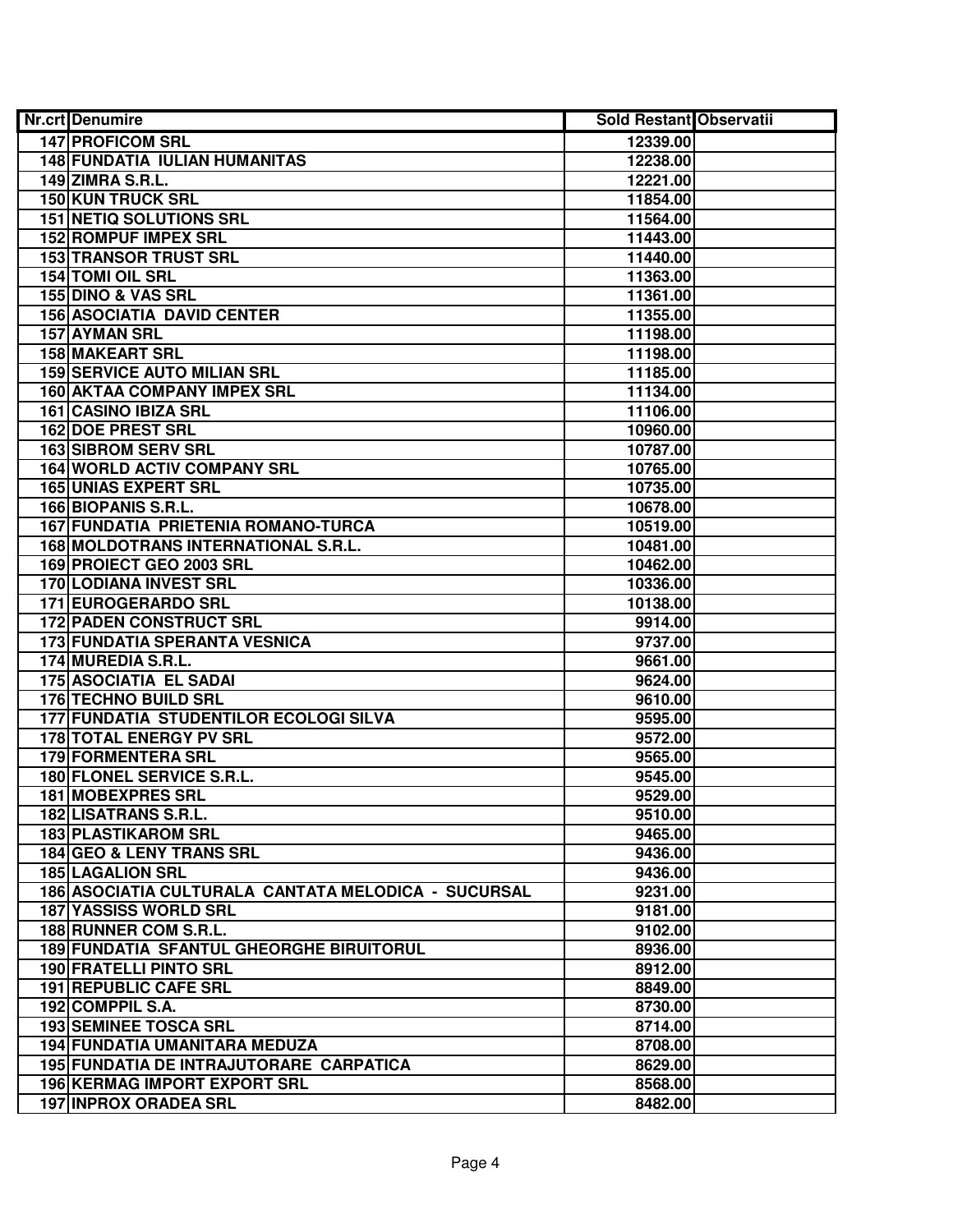| <b>Nr.crt</b> Denumire                           | <b>Sold Restant Observatii</b> |  |
|--------------------------------------------------|--------------------------------|--|
| <b>198 ARTYSTIL HOME SRL</b>                     | 8444.00                        |  |
| 199 IARA VET COM SRL                             | 8345.92                        |  |
| 200 DIESEL IMPEX SRL                             | 8282.00                        |  |
| <b>201 DORIRINA CONT SRL</b>                     | 8262.00                        |  |
| 202 FUNDATIA RALUCA                              | 8216.00                        |  |
| 203 HALINOTRANS SRL                              | 8194.00                        |  |
| 204 MAR INTERNATIONAL TRANS S.R.L.               | 8179.00                        |  |
| 205 IDANITA COM S.R.L.                           | 8101.00                        |  |
| 206 FUNDATIA TEODORA CARITY                      | 7990.00                        |  |
| 207 PANTOS TOURS SRL                             | 7982.00                        |  |
| <b>208 FASTLINK SRL</b>                          | 7973.00                        |  |
| 209 CONFREP S.R.L.                               | 7958.00                        |  |
| 210 ASOCIATIA CENTRUL DE STUDII CRESTINE         | 7920.00                        |  |
| 211 ALCAHIM SRL                                  | 7893.00                        |  |
| 212 KISS CAFFE SRL                               | 7893.00                        |  |
| 213 LORIAN TRADE S.R.L.                          | 7893.00                        |  |
| 214 SIMOVIO SRL                                  | 7893.00                        |  |
| 215 TRANSILVANIA GEN. IMP.-EXP. SRL              | 7752.00                        |  |
| 216 CORASON SRL                                  | 7726.00                        |  |
| 217 DUENA COMIMPEX SRL                           | 7509.00                        |  |
| 218 MEDAVID SRL                                  | 7472.00                        |  |
| 219 MIFLO STYLE SRL                              | 7466.00                        |  |
| 220 CASA AMBIENT SRL                             | 7444.00                        |  |
| 221 ASOCIATIA CARITATIVA ROMANO-ENGLEZA MEDICAID | 7379.00                        |  |
| 222 FUNDATIA LUKANCA                             | 7347.00                        |  |
| 223 FLORICICA MAGAZIN S.R.L.                     | 7292.00                        |  |
| 224 LUSEL PROD SRL                               | 7290.00                        |  |
| 225 BIATOD SRL                                   | 7269.00                        |  |
| 226 EGBERT AGRISERVICES SRL                      | 7260.00                        |  |
| 227 SIGMALUX SRL                                 | 7258.00                        |  |
| <b>228 ROMTACTIC SRL</b>                         | 7253.00                        |  |
| 229 FAGIANCA SRL                                 | 7218.00                        |  |
| 230 VEST TRUCKRO SRL                             | 7131.00                        |  |
| 231 ADJARA COM SRL                               | 7062.00                        |  |
| 232 LOGONOVO SRL                                 | 7048.00                        |  |
| 233 CASIMO CLUB SRL                              | 7047.00                        |  |
| 234 FARAUIBO SRL                                 | 7031.00                        |  |
| 235 LUC-TAV PRODCOMSERV S.R.L.                   | 6984.00                        |  |
| <b>236 DANIS CONFEXIM SRL</b>                    | 6939.00                        |  |
| 237 MESTERUL CASEI SRL                           | 6925.00                        |  |
| 238 FORESTSOFT SRL                               | 6908.00                        |  |
| <b>239 ANCILIA SRL</b>                           | 6845.00                        |  |
| 240 COMPANIA DE SERVICII FINANCIARE MODRU SRL    | 6796.00                        |  |
| 241 FLORINEL PROD                                | 6680.00                        |  |
| 242 REPADY EXPRES SRL                            | 6600.00                        |  |
| 243 BENY M SERVCOM S.R.L.                        | 6593.00                        |  |
| 244 MONTANA PLAY S.R.L.                          | 6531.00                        |  |
| 245 PEDRINO SRL                                  | 6492.00                        |  |
| 246 BELVERDE SRL                                 | 6461.00                        |  |
| 247 GABI & LACI SRL                              | 6441.00                        |  |
| 248 EXTRAPAN S.R.L.                              | 6360.00                        |  |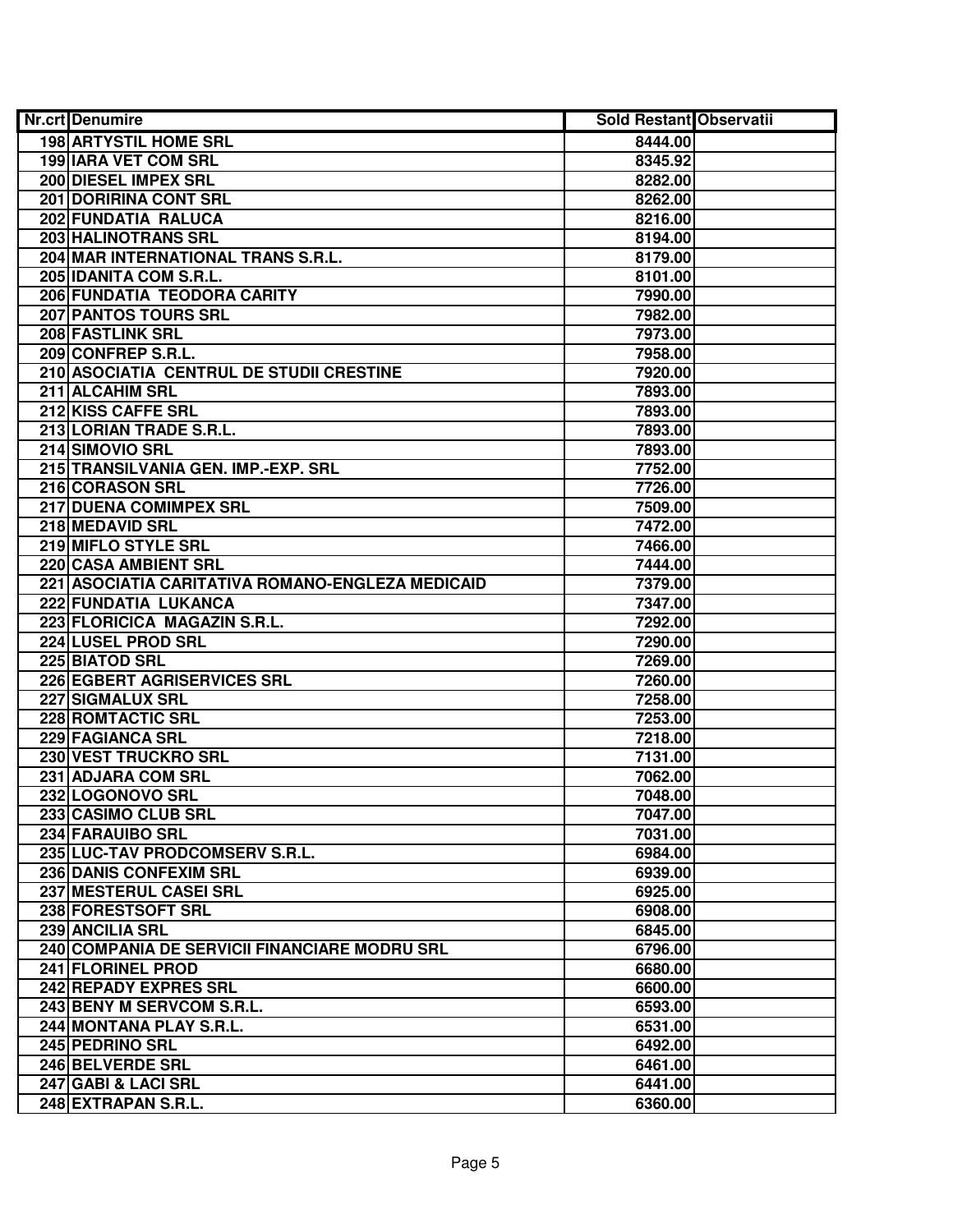| 249 FUNDATIA ARIANNA<br>6342.00<br>250 MARINADI SERVCOM SRL<br>6338.00<br>251 DULCE PUGLIA SRL<br>6313.00<br>252 LIMAR PREST SRL<br>6311.00<br>253 FUNDATIA DE INTRAJUTORARE FLORIANOR<br>6247.00<br>254 GIA BUSINESS SRL<br>6184.00<br>255 BISMAN S.R.L.<br>6147.00<br>256 FUNDATIA OMENIA SOCIALA ARTA DE A FI OM FILIALA<br>6140.00<br>257 SALOMGEO THERM IMPEX S.R.L.<br>6139.00<br>258 BIG INFO SRL<br>6101.00<br><b>259 SUPER CONFORT SRL</b><br>6066.00<br>260 LOC VECHI SRL<br>6047.00<br>261 REDIS TRANS SRL<br>6041.00<br>262 CAFE AFRIKA SRL<br>6028.00<br>263 ZOLFRAN TRADE SRL<br>6016.00<br>264 CLEMENT NAPOLEON SRL<br>5962.00<br>265 MOTORSMITH SRL<br>5905.00<br>266 SINDICATUL SOFERILOR BIHOR DIN S.C. TAXI-BIHOR ORA<br>5898.00<br>267 PUPA COM S.R.L.<br>5876.00<br>268 ACONTES SRL<br>5859.00<br>269 AVINKA SRL<br>5806.00<br>270 SIRACUSA SRL<br>5799.00<br>271 TODIANA SRL<br>5794.00<br>272 CARIMP CONSTRUCT SRL<br>5763.00<br>273 INTERROSI SRL<br>5638.00<br>274 DEWAELE TRANSPORT SRL<br>5625.00<br>275 TAR & TAR BROKER DE ASIGURARE S.R.L.<br>5619.00<br>276 TRANSILVANIAN MUSIC PRODUCTIONS S.R.L.<br>5600.00<br>277 KALZ FLEX SRL<br>5575.00<br>278 DARMYRA CONF SRL<br>5556.00<br>279 LUIGY COMIMPEX SRL<br>5543.00<br>280 NEL&VICHI SRL<br>5531.00<br>281 FUNDATIA LUMINA CELESTA<br>5524.00<br><b>282 AMBIENT SYSTEMS SRL</b><br>5517.00<br>283 TRANS - IMPEX S.R.L.<br>5513.00<br>284 NELSIMONA S.R.L.<br>5452.00<br>285 AVRILANA SPEDITION S.R.L.<br>5396.00<br>286 HIDROSIM SRL<br>5379.00<br>287 SMB S.R.L<br>5356.00<br>288 DAKRISIO SRL<br>5345.00<br>289 FGM SOLAR SRL<br>5337.00<br>290 ROYAL DGA BAR SRL<br>5335.00<br>291 CRISTAL HEA S.R.L.<br>5313.00<br>292 HANKOOK GWAN SRL<br>5313.00<br>293 INTERNATIONAL PAGANELLI SRL<br>5313.00<br>294 MAYA VITAL GROUP SRL<br>5313.00<br>295 MIXODUS SRL<br>5313.00<br>296 NICFLOR DISTRIBUTION GRUP SRL<br>5313.00<br>297 ALEMIRANA SOLUTIONS SRL<br>5307.00<br>298 SETACO MET S.R.L.<br>5306.00 | <b>Nr.crt</b> Denumire | <b>Sold Restant Observatii</b> |  |
|------------------------------------------------------------------------------------------------------------------------------------------------------------------------------------------------------------------------------------------------------------------------------------------------------------------------------------------------------------------------------------------------------------------------------------------------------------------------------------------------------------------------------------------------------------------------------------------------------------------------------------------------------------------------------------------------------------------------------------------------------------------------------------------------------------------------------------------------------------------------------------------------------------------------------------------------------------------------------------------------------------------------------------------------------------------------------------------------------------------------------------------------------------------------------------------------------------------------------------------------------------------------------------------------------------------------------------------------------------------------------------------------------------------------------------------------------------------------------------------------------------------------------------------------------------------------------------------------------------------------------------------------------------------------------------------------------------------------------------------------------------------------------------------------------------------------------------------------------------------------------------------------------------------------------------------------------------------------------------------|------------------------|--------------------------------|--|
|                                                                                                                                                                                                                                                                                                                                                                                                                                                                                                                                                                                                                                                                                                                                                                                                                                                                                                                                                                                                                                                                                                                                                                                                                                                                                                                                                                                                                                                                                                                                                                                                                                                                                                                                                                                                                                                                                                                                                                                          |                        |                                |  |
|                                                                                                                                                                                                                                                                                                                                                                                                                                                                                                                                                                                                                                                                                                                                                                                                                                                                                                                                                                                                                                                                                                                                                                                                                                                                                                                                                                                                                                                                                                                                                                                                                                                                                                                                                                                                                                                                                                                                                                                          |                        |                                |  |
|                                                                                                                                                                                                                                                                                                                                                                                                                                                                                                                                                                                                                                                                                                                                                                                                                                                                                                                                                                                                                                                                                                                                                                                                                                                                                                                                                                                                                                                                                                                                                                                                                                                                                                                                                                                                                                                                                                                                                                                          |                        |                                |  |
|                                                                                                                                                                                                                                                                                                                                                                                                                                                                                                                                                                                                                                                                                                                                                                                                                                                                                                                                                                                                                                                                                                                                                                                                                                                                                                                                                                                                                                                                                                                                                                                                                                                                                                                                                                                                                                                                                                                                                                                          |                        |                                |  |
|                                                                                                                                                                                                                                                                                                                                                                                                                                                                                                                                                                                                                                                                                                                                                                                                                                                                                                                                                                                                                                                                                                                                                                                                                                                                                                                                                                                                                                                                                                                                                                                                                                                                                                                                                                                                                                                                                                                                                                                          |                        |                                |  |
|                                                                                                                                                                                                                                                                                                                                                                                                                                                                                                                                                                                                                                                                                                                                                                                                                                                                                                                                                                                                                                                                                                                                                                                                                                                                                                                                                                                                                                                                                                                                                                                                                                                                                                                                                                                                                                                                                                                                                                                          |                        |                                |  |
|                                                                                                                                                                                                                                                                                                                                                                                                                                                                                                                                                                                                                                                                                                                                                                                                                                                                                                                                                                                                                                                                                                                                                                                                                                                                                                                                                                                                                                                                                                                                                                                                                                                                                                                                                                                                                                                                                                                                                                                          |                        |                                |  |
|                                                                                                                                                                                                                                                                                                                                                                                                                                                                                                                                                                                                                                                                                                                                                                                                                                                                                                                                                                                                                                                                                                                                                                                                                                                                                                                                                                                                                                                                                                                                                                                                                                                                                                                                                                                                                                                                                                                                                                                          |                        |                                |  |
|                                                                                                                                                                                                                                                                                                                                                                                                                                                                                                                                                                                                                                                                                                                                                                                                                                                                                                                                                                                                                                                                                                                                                                                                                                                                                                                                                                                                                                                                                                                                                                                                                                                                                                                                                                                                                                                                                                                                                                                          |                        |                                |  |
|                                                                                                                                                                                                                                                                                                                                                                                                                                                                                                                                                                                                                                                                                                                                                                                                                                                                                                                                                                                                                                                                                                                                                                                                                                                                                                                                                                                                                                                                                                                                                                                                                                                                                                                                                                                                                                                                                                                                                                                          |                        |                                |  |
|                                                                                                                                                                                                                                                                                                                                                                                                                                                                                                                                                                                                                                                                                                                                                                                                                                                                                                                                                                                                                                                                                                                                                                                                                                                                                                                                                                                                                                                                                                                                                                                                                                                                                                                                                                                                                                                                                                                                                                                          |                        |                                |  |
|                                                                                                                                                                                                                                                                                                                                                                                                                                                                                                                                                                                                                                                                                                                                                                                                                                                                                                                                                                                                                                                                                                                                                                                                                                                                                                                                                                                                                                                                                                                                                                                                                                                                                                                                                                                                                                                                                                                                                                                          |                        |                                |  |
|                                                                                                                                                                                                                                                                                                                                                                                                                                                                                                                                                                                                                                                                                                                                                                                                                                                                                                                                                                                                                                                                                                                                                                                                                                                                                                                                                                                                                                                                                                                                                                                                                                                                                                                                                                                                                                                                                                                                                                                          |                        |                                |  |
|                                                                                                                                                                                                                                                                                                                                                                                                                                                                                                                                                                                                                                                                                                                                                                                                                                                                                                                                                                                                                                                                                                                                                                                                                                                                                                                                                                                                                                                                                                                                                                                                                                                                                                                                                                                                                                                                                                                                                                                          |                        |                                |  |
|                                                                                                                                                                                                                                                                                                                                                                                                                                                                                                                                                                                                                                                                                                                                                                                                                                                                                                                                                                                                                                                                                                                                                                                                                                                                                                                                                                                                                                                                                                                                                                                                                                                                                                                                                                                                                                                                                                                                                                                          |                        |                                |  |
|                                                                                                                                                                                                                                                                                                                                                                                                                                                                                                                                                                                                                                                                                                                                                                                                                                                                                                                                                                                                                                                                                                                                                                                                                                                                                                                                                                                                                                                                                                                                                                                                                                                                                                                                                                                                                                                                                                                                                                                          |                        |                                |  |
|                                                                                                                                                                                                                                                                                                                                                                                                                                                                                                                                                                                                                                                                                                                                                                                                                                                                                                                                                                                                                                                                                                                                                                                                                                                                                                                                                                                                                                                                                                                                                                                                                                                                                                                                                                                                                                                                                                                                                                                          |                        |                                |  |
|                                                                                                                                                                                                                                                                                                                                                                                                                                                                                                                                                                                                                                                                                                                                                                                                                                                                                                                                                                                                                                                                                                                                                                                                                                                                                                                                                                                                                                                                                                                                                                                                                                                                                                                                                                                                                                                                                                                                                                                          |                        |                                |  |
|                                                                                                                                                                                                                                                                                                                                                                                                                                                                                                                                                                                                                                                                                                                                                                                                                                                                                                                                                                                                                                                                                                                                                                                                                                                                                                                                                                                                                                                                                                                                                                                                                                                                                                                                                                                                                                                                                                                                                                                          |                        |                                |  |
|                                                                                                                                                                                                                                                                                                                                                                                                                                                                                                                                                                                                                                                                                                                                                                                                                                                                                                                                                                                                                                                                                                                                                                                                                                                                                                                                                                                                                                                                                                                                                                                                                                                                                                                                                                                                                                                                                                                                                                                          |                        |                                |  |
|                                                                                                                                                                                                                                                                                                                                                                                                                                                                                                                                                                                                                                                                                                                                                                                                                                                                                                                                                                                                                                                                                                                                                                                                                                                                                                                                                                                                                                                                                                                                                                                                                                                                                                                                                                                                                                                                                                                                                                                          |                        |                                |  |
|                                                                                                                                                                                                                                                                                                                                                                                                                                                                                                                                                                                                                                                                                                                                                                                                                                                                                                                                                                                                                                                                                                                                                                                                                                                                                                                                                                                                                                                                                                                                                                                                                                                                                                                                                                                                                                                                                                                                                                                          |                        |                                |  |
|                                                                                                                                                                                                                                                                                                                                                                                                                                                                                                                                                                                                                                                                                                                                                                                                                                                                                                                                                                                                                                                                                                                                                                                                                                                                                                                                                                                                                                                                                                                                                                                                                                                                                                                                                                                                                                                                                                                                                                                          |                        |                                |  |
|                                                                                                                                                                                                                                                                                                                                                                                                                                                                                                                                                                                                                                                                                                                                                                                                                                                                                                                                                                                                                                                                                                                                                                                                                                                                                                                                                                                                                                                                                                                                                                                                                                                                                                                                                                                                                                                                                                                                                                                          |                        |                                |  |
|                                                                                                                                                                                                                                                                                                                                                                                                                                                                                                                                                                                                                                                                                                                                                                                                                                                                                                                                                                                                                                                                                                                                                                                                                                                                                                                                                                                                                                                                                                                                                                                                                                                                                                                                                                                                                                                                                                                                                                                          |                        |                                |  |
|                                                                                                                                                                                                                                                                                                                                                                                                                                                                                                                                                                                                                                                                                                                                                                                                                                                                                                                                                                                                                                                                                                                                                                                                                                                                                                                                                                                                                                                                                                                                                                                                                                                                                                                                                                                                                                                                                                                                                                                          |                        |                                |  |
|                                                                                                                                                                                                                                                                                                                                                                                                                                                                                                                                                                                                                                                                                                                                                                                                                                                                                                                                                                                                                                                                                                                                                                                                                                                                                                                                                                                                                                                                                                                                                                                                                                                                                                                                                                                                                                                                                                                                                                                          |                        |                                |  |
|                                                                                                                                                                                                                                                                                                                                                                                                                                                                                                                                                                                                                                                                                                                                                                                                                                                                                                                                                                                                                                                                                                                                                                                                                                                                                                                                                                                                                                                                                                                                                                                                                                                                                                                                                                                                                                                                                                                                                                                          |                        |                                |  |
|                                                                                                                                                                                                                                                                                                                                                                                                                                                                                                                                                                                                                                                                                                                                                                                                                                                                                                                                                                                                                                                                                                                                                                                                                                                                                                                                                                                                                                                                                                                                                                                                                                                                                                                                                                                                                                                                                                                                                                                          |                        |                                |  |
|                                                                                                                                                                                                                                                                                                                                                                                                                                                                                                                                                                                                                                                                                                                                                                                                                                                                                                                                                                                                                                                                                                                                                                                                                                                                                                                                                                                                                                                                                                                                                                                                                                                                                                                                                                                                                                                                                                                                                                                          |                        |                                |  |
|                                                                                                                                                                                                                                                                                                                                                                                                                                                                                                                                                                                                                                                                                                                                                                                                                                                                                                                                                                                                                                                                                                                                                                                                                                                                                                                                                                                                                                                                                                                                                                                                                                                                                                                                                                                                                                                                                                                                                                                          |                        |                                |  |
|                                                                                                                                                                                                                                                                                                                                                                                                                                                                                                                                                                                                                                                                                                                                                                                                                                                                                                                                                                                                                                                                                                                                                                                                                                                                                                                                                                                                                                                                                                                                                                                                                                                                                                                                                                                                                                                                                                                                                                                          |                        |                                |  |
|                                                                                                                                                                                                                                                                                                                                                                                                                                                                                                                                                                                                                                                                                                                                                                                                                                                                                                                                                                                                                                                                                                                                                                                                                                                                                                                                                                                                                                                                                                                                                                                                                                                                                                                                                                                                                                                                                                                                                                                          |                        |                                |  |
|                                                                                                                                                                                                                                                                                                                                                                                                                                                                                                                                                                                                                                                                                                                                                                                                                                                                                                                                                                                                                                                                                                                                                                                                                                                                                                                                                                                                                                                                                                                                                                                                                                                                                                                                                                                                                                                                                                                                                                                          |                        |                                |  |
|                                                                                                                                                                                                                                                                                                                                                                                                                                                                                                                                                                                                                                                                                                                                                                                                                                                                                                                                                                                                                                                                                                                                                                                                                                                                                                                                                                                                                                                                                                                                                                                                                                                                                                                                                                                                                                                                                                                                                                                          |                        |                                |  |
|                                                                                                                                                                                                                                                                                                                                                                                                                                                                                                                                                                                                                                                                                                                                                                                                                                                                                                                                                                                                                                                                                                                                                                                                                                                                                                                                                                                                                                                                                                                                                                                                                                                                                                                                                                                                                                                                                                                                                                                          |                        |                                |  |
|                                                                                                                                                                                                                                                                                                                                                                                                                                                                                                                                                                                                                                                                                                                                                                                                                                                                                                                                                                                                                                                                                                                                                                                                                                                                                                                                                                                                                                                                                                                                                                                                                                                                                                                                                                                                                                                                                                                                                                                          |                        |                                |  |
|                                                                                                                                                                                                                                                                                                                                                                                                                                                                                                                                                                                                                                                                                                                                                                                                                                                                                                                                                                                                                                                                                                                                                                                                                                                                                                                                                                                                                                                                                                                                                                                                                                                                                                                                                                                                                                                                                                                                                                                          |                        |                                |  |
|                                                                                                                                                                                                                                                                                                                                                                                                                                                                                                                                                                                                                                                                                                                                                                                                                                                                                                                                                                                                                                                                                                                                                                                                                                                                                                                                                                                                                                                                                                                                                                                                                                                                                                                                                                                                                                                                                                                                                                                          |                        |                                |  |
|                                                                                                                                                                                                                                                                                                                                                                                                                                                                                                                                                                                                                                                                                                                                                                                                                                                                                                                                                                                                                                                                                                                                                                                                                                                                                                                                                                                                                                                                                                                                                                                                                                                                                                                                                                                                                                                                                                                                                                                          |                        |                                |  |
|                                                                                                                                                                                                                                                                                                                                                                                                                                                                                                                                                                                                                                                                                                                                                                                                                                                                                                                                                                                                                                                                                                                                                                                                                                                                                                                                                                                                                                                                                                                                                                                                                                                                                                                                                                                                                                                                                                                                                                                          |                        |                                |  |
|                                                                                                                                                                                                                                                                                                                                                                                                                                                                                                                                                                                                                                                                                                                                                                                                                                                                                                                                                                                                                                                                                                                                                                                                                                                                                                                                                                                                                                                                                                                                                                                                                                                                                                                                                                                                                                                                                                                                                                                          |                        |                                |  |
|                                                                                                                                                                                                                                                                                                                                                                                                                                                                                                                                                                                                                                                                                                                                                                                                                                                                                                                                                                                                                                                                                                                                                                                                                                                                                                                                                                                                                                                                                                                                                                                                                                                                                                                                                                                                                                                                                                                                                                                          |                        |                                |  |
|                                                                                                                                                                                                                                                                                                                                                                                                                                                                                                                                                                                                                                                                                                                                                                                                                                                                                                                                                                                                                                                                                                                                                                                                                                                                                                                                                                                                                                                                                                                                                                                                                                                                                                                                                                                                                                                                                                                                                                                          |                        |                                |  |
|                                                                                                                                                                                                                                                                                                                                                                                                                                                                                                                                                                                                                                                                                                                                                                                                                                                                                                                                                                                                                                                                                                                                                                                                                                                                                                                                                                                                                                                                                                                                                                                                                                                                                                                                                                                                                                                                                                                                                                                          |                        |                                |  |
|                                                                                                                                                                                                                                                                                                                                                                                                                                                                                                                                                                                                                                                                                                                                                                                                                                                                                                                                                                                                                                                                                                                                                                                                                                                                                                                                                                                                                                                                                                                                                                                                                                                                                                                                                                                                                                                                                                                                                                                          |                        |                                |  |
|                                                                                                                                                                                                                                                                                                                                                                                                                                                                                                                                                                                                                                                                                                                                                                                                                                                                                                                                                                                                                                                                                                                                                                                                                                                                                                                                                                                                                                                                                                                                                                                                                                                                                                                                                                                                                                                                                                                                                                                          |                        |                                |  |
|                                                                                                                                                                                                                                                                                                                                                                                                                                                                                                                                                                                                                                                                                                                                                                                                                                                                                                                                                                                                                                                                                                                                                                                                                                                                                                                                                                                                                                                                                                                                                                                                                                                                                                                                                                                                                                                                                                                                                                                          |                        |                                |  |
|                                                                                                                                                                                                                                                                                                                                                                                                                                                                                                                                                                                                                                                                                                                                                                                                                                                                                                                                                                                                                                                                                                                                                                                                                                                                                                                                                                                                                                                                                                                                                                                                                                                                                                                                                                                                                                                                                                                                                                                          |                        |                                |  |
|                                                                                                                                                                                                                                                                                                                                                                                                                                                                                                                                                                                                                                                                                                                                                                                                                                                                                                                                                                                                                                                                                                                                                                                                                                                                                                                                                                                                                                                                                                                                                                                                                                                                                                                                                                                                                                                                                                                                                                                          |                        |                                |  |
|                                                                                                                                                                                                                                                                                                                                                                                                                                                                                                                                                                                                                                                                                                                                                                                                                                                                                                                                                                                                                                                                                                                                                                                                                                                                                                                                                                                                                                                                                                                                                                                                                                                                                                                                                                                                                                                                                                                                                                                          | 299 FUNDATIA KATHYA    | 5299.00                        |  |